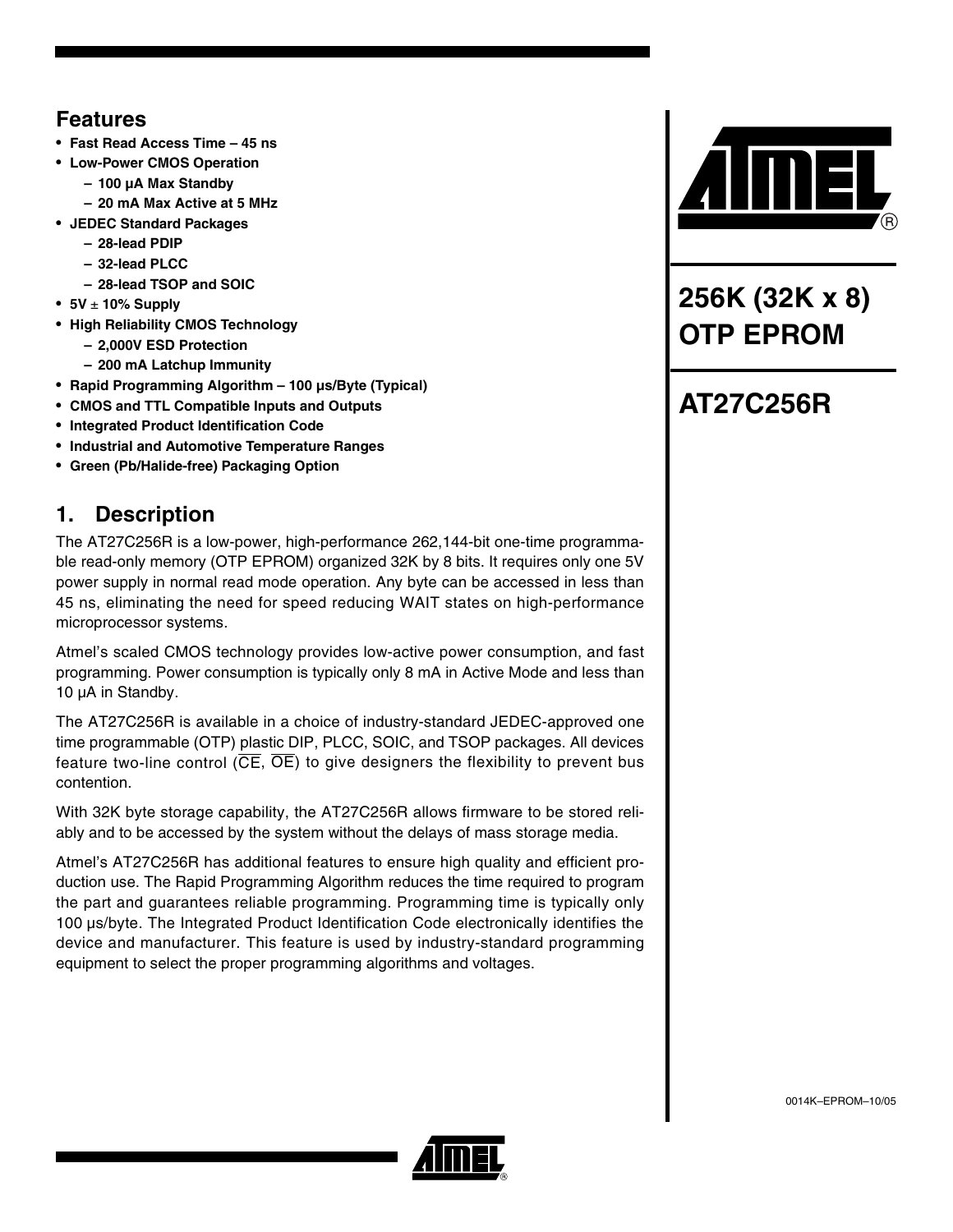

## **2. Pin Configurations**

| <b>Pin Name</b>        | <b>Function</b>      |
|------------------------|----------------------|
| A0 - A14               | Addresses            |
| $OO - O7$              | Outputs              |
| $\overline{\text{CE}}$ | Chip Enable          |
| $\overline{OE}$        | <b>Output Enable</b> |
| <b>NC</b>              | No Connect           |

#### **2.1 28-lead PDIP/SOIC Top View**

| VPP <sub>L</sub>         |    | 28 | l VCC          |
|--------------------------|----|----|----------------|
| A <sub>12</sub> $\Gamma$ | 2  | 27 | <b>TA14</b>    |
| A7 $\Gamma$              | 3  | 26 | $\sqcap$ A13   |
| A6 L                     | 4  | 25 | 7 A 8          |
| A5                       | 5  | 24 | ∃ A9           |
| $AA \Box$                | 6  | 23 | 1 A 1 1        |
| A3 L                     | 7  | 22 | 1 OE           |
| A2 $\Gamma$              | 8  | 21 | 7A10           |
| A1 $\sqcap$              | 9  | 20 | T CE           |
| $AO \Box$                | 10 | 19 | O7             |
| OO L                     | 11 | 18 | O <sub>6</sub> |
| 01 F                     | 12 | 17 | O <sub>5</sub> |
| O2 L                     | 13 | 16 | O <sub>4</sub> |
| $GND$ $\Box$             | 14 | 15 | O <sub>3</sub> |
|                          |    |    |                |

#### **2.3 28-lead TSOP Top View – Type 1**



#### **2.2 32-lead PLCC Top View**

|                 |    | 5  |                 | an<br>Sepang       |   | ΟSΛ                 | A14<br>A13 |          |                |
|-----------------|----|----|-----------------|--------------------|---|---------------------|------------|----------|----------------|
|                 |    | 4  | ო               | $\mathbf{\Omega}$  |   |                     |            |          |                |
| A6 [            | 5  |    |                 |                    |   | 32                  | 5          | 80<br>29 | A8             |
| A5 $\square$    | 6  |    |                 |                    |   |                     |            | 28       | A <sub>9</sub> |
| A4 L            | 7  |    |                 |                    |   |                     |            | 27       | A11            |
| A3 [            | 8  |    |                 |                    |   |                     |            | 26       | <b>NC</b>      |
| A2 $\square$    | 9  |    |                 |                    |   |                     |            | 25       | ŌE             |
| A1<br>I         | 10 |    |                 |                    |   |                     |            | 24       | A10            |
| A0 $\square$    | 11 |    |                 |                    |   |                     |            | 23       | ĈЕ             |
| NC <sub>2</sub> | 12 |    |                 |                    |   |                     |            | 22       | Ο7             |
| O <sub>0</sub>  | 13 |    |                 |                    |   |                     |            | 21       | O <sub>6</sub> |
|                 |    |    |                 | $\overline{\circ}$ | r | $\overline{\infty}$ | ഉ          | ສ        |                |
|                 |    | స్ | $\ddot{\delta}$ |                    |   | 22830               |            |          |                |

Note: PLCC Package Pins 1 and 17 are Don't Connect.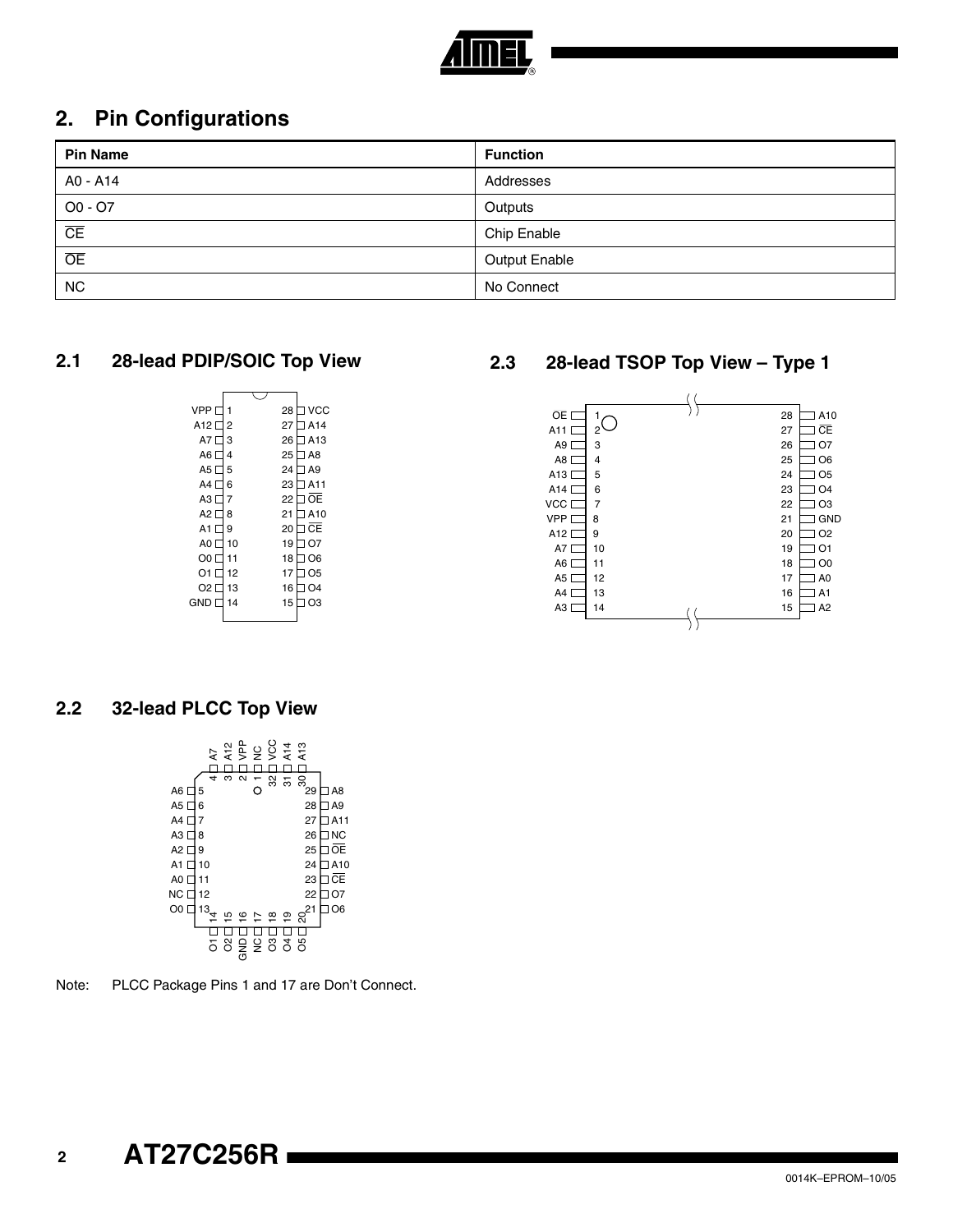#### **3. System Considerations**

Switching between active and standby conditions via the Chip Enable pin may produce transient voltage excursions. Unless accommodated by the system design, these transients may exceed datasheet limits, resulting in device non-conformance. At a minimum, a 0.1 µF high frequency, low inherent inductance, ceramic capacitor should be utilized for each device. This capacitor should be connected between the  $V_{CC}$  and Ground terminals of the device, as close to the device as possible. Additionally, to stabilize the supply voltage level on printed circuit boards with large EPROM arrays, a 4.7 µF bulk electrolytic capacitor should be utilized, again connected between the  $V_{CC}$  and Ground terminals. This capacitor should be positioned as close as possible to the point where the power supply is connected to the array.

#### **4. Block Diagram**



## **5. Absolute Maximum Ratings\***

| Voltage on Any Pin with             |
|-------------------------------------|
| Voltage on A9 with                  |
| $V_{\text{pp}}$ Supply Voltage with |

\*NOTICE: Stresses beyond those listed under "Absolute Maximum Ratings" may cause permanent damage to the device. This is a stress rating only and functional operation of the device at these or any other conditions beyond those indicated in the operational sections of this specification is not implied. Exposure to absolute maximum rating conditions for extended periods may affect device reliability.

<span id="page-2-0"></span>Note: 1. Minimum voltage is -0.6V DC which may undershoot to -2.0V for pulses of less than 20 ns. Maximum output pin voltage is  $V_{CC}$  + 0.75V dc which may overshoot to +7.0 volts for pulses of less than 20 ns.

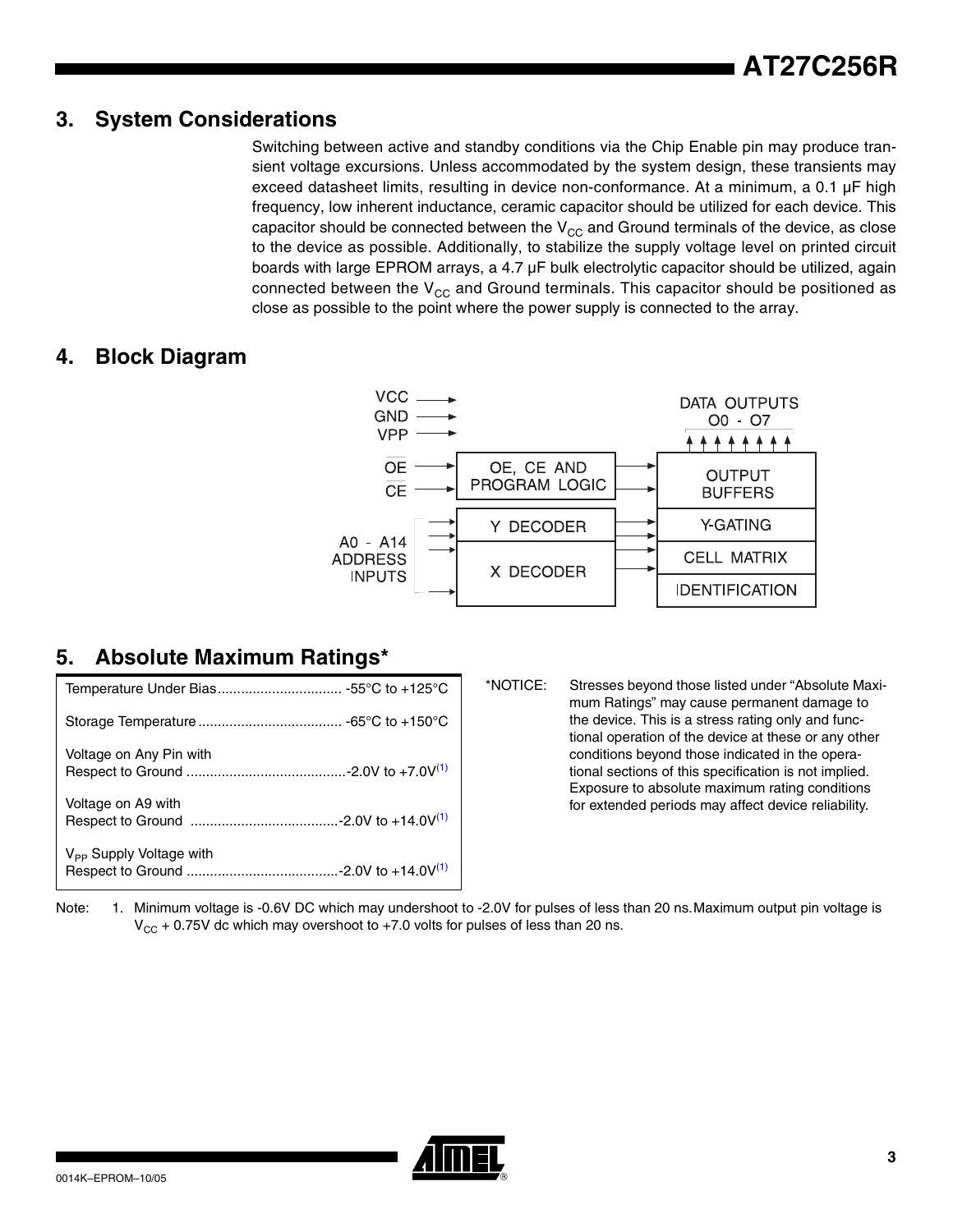

## **6. Operating Modes**

| <b>Mode/Pin</b>                       | CE                         | $\overline{OE}$            | Ai                                                                   | $V_{PP}$     | <b>Outputs</b>             |
|---------------------------------------|----------------------------|----------------------------|----------------------------------------------------------------------|--------------|----------------------------|
| Read                                  | $\mathsf{V}_{\mathsf{IL}}$ | $V_{IL}$                   | Ai                                                                   | $V_{\rm CC}$ | $D_{OUT}$                  |
| Output Disable                        | $V_{IL}$                   | $V_{\text{IH}}$            | $X^{(1)}$                                                            | $V_{\rm CC}$ | High Z                     |
| Standby                               | $V_{IH}$                   | $X^{(1)}$                  | $X^{(1)}$                                                            | $V_{\rm CC}$ | High Z                     |
| Rapid Program <sup>(2)</sup>          | $V_{IL}$                   | $V_{IH}$                   | Ai                                                                   | $V_{PP}$     | $D_{IN}$                   |
| PGM Verify <sup>(2)</sup>             | $X^{(1)}$                  | $V_{IL}$                   | Ai                                                                   | $V_{PP}$     | $D_{OUT}$                  |
| Optional PGM Verify <sup>(2)</sup>    | $V_{IL}$                   | $\mathsf{V}_{\mathsf{IL}}$ | Ai                                                                   | $V_{\rm CC}$ | $D_{OUT}$                  |
| PGM Inhibit <sup>(2)</sup>            | $V_{IH}$                   | $V_{\text{IH}}$            | $X^{(1)}$                                                            | $V_{PP}$     | High Z                     |
| Product Identification <sup>(4)</sup> | $V_{IL}$                   | $V_{IL}$                   | $A9 = V_H^{(3)}$<br>$AO = V_{IH}$ or $V_{IL}$<br>A1 - A14 = $V_{II}$ | $V_{\rm CC}$ | <b>Identification Code</b> |

<span id="page-3-3"></span><span id="page-3-1"></span><span id="page-3-0"></span>Notes: 1. X can be  $V_{IL}$  or  $V_{IH}$ .

2. Refer to Programming Characteristics.

- 3.  $V_H = 12.0 \pm 0.5V$ .
- 4. Two identifier bytes may be selected. All Ai inputs are held low  $(V_{|L})$ , except A9 which is set to  $V_H$  and A0 which is toggled low ( $V_{|L}$ ) to select the Manufacturer's Identification byte and high ( $V_{|H}$ ) to select the Device Code byte.

## <span id="page-3-2"></span>**7. DC and AC Operating Conditions for Read Operation**

|                        |       |               | <b>AT27C256R</b> |
|------------------------|-------|---------------|------------------|
|                        |       | -45           | -70              |
| Operating Temp. (Case) | Ind.  | -40°C - 85°C  | -40°C - 85°C     |
|                        | Auto. |               | -40°C - 125°C    |
| $V_{CC}$ Supply        |       | $5V \pm 10\%$ | $5V \pm 10\%$    |

#### **8. DC and Operating Characteristics for Read Operation**

| Symbol                   | <b>Parameter</b>                             | <b>Condition</b>                                                     |       | Min    | Max            | <b>Units</b> |
|--------------------------|----------------------------------------------|----------------------------------------------------------------------|-------|--------|----------------|--------------|
|                          |                                              |                                                                      | Ind.  |        | ±1             | μA           |
| ŀμ                       | Input Load Current                           | $V_{IN}$ = 0V to $V_{CC}$                                            | Auto. |        | ±5             | μA           |
|                          |                                              |                                                                      | Ind.  |        | ±5             | μA           |
| $I_{LO}$                 | Output Leakage Current                       | $V_{OUT}$ = 0V to $V_{CC}$                                           | Auto. |        | ±10            | μA           |
| $I_{PP1}$ <sup>(2)</sup> | $V_{PP}$ <sup>(1)</sup> Read/Standby Current | $V_{PP} = V_{CC}$                                                    |       |        | 10             | μA           |
|                          |                                              | $I_{SB1}$ (CMOS), $\overline{CE} = V_{CC} \pm 0.3V$                  |       |        | 100            | μA           |
| $I_{SB}$                 | $V_{CC}^{(1)}$ Standby Current               | $I_{SB2}$ (TTL), $\overline{CE}$ = 2.0 to $V_{CC}$ + 0.5V            |       | 1      | mA             |              |
| $I_{\rm CC}$             | V <sub>CC</sub> Active Current               | f = 5 MHz, $I_{\text{OUT}}$ = 0 mA, $\overline{E}$ = V <sub>IL</sub> |       |        | 20             | mA           |
| $V_{IL}$                 | Input Low Voltage                            |                                                                      |       | $-0.6$ | 0.8            | $\vee$       |
| $V_{\text{IH}}$          | Input High Voltage                           |                                                                      |       | 2.0    | $V_{CG}$ + 0.5 | $\vee$       |
| $V_{OL}$                 | Output Low Voltage                           | $I_{\text{OI}} = 2.1 \text{ mA}$                                     |       |        | 0.4            | $\vee$       |
| $V_{OH}$                 | Output High Voltage                          | $I_{OH} = -400 \mu A$                                                |       | 2.4    |                | ۷            |

<span id="page-3-5"></span><span id="page-3-4"></span>Notes: 1.  $V_{CC}$  must be applied simultaneously with or before  $V_{PP}$ , and removed simultaneously with or after  $V_{PP}$ .

2. V<sub>PP</sub> may be connected directly to V<sub>CC</sub>, except during programming. The supply current would then be the sum of I<sub>CC</sub> and I<sub>PP</sub>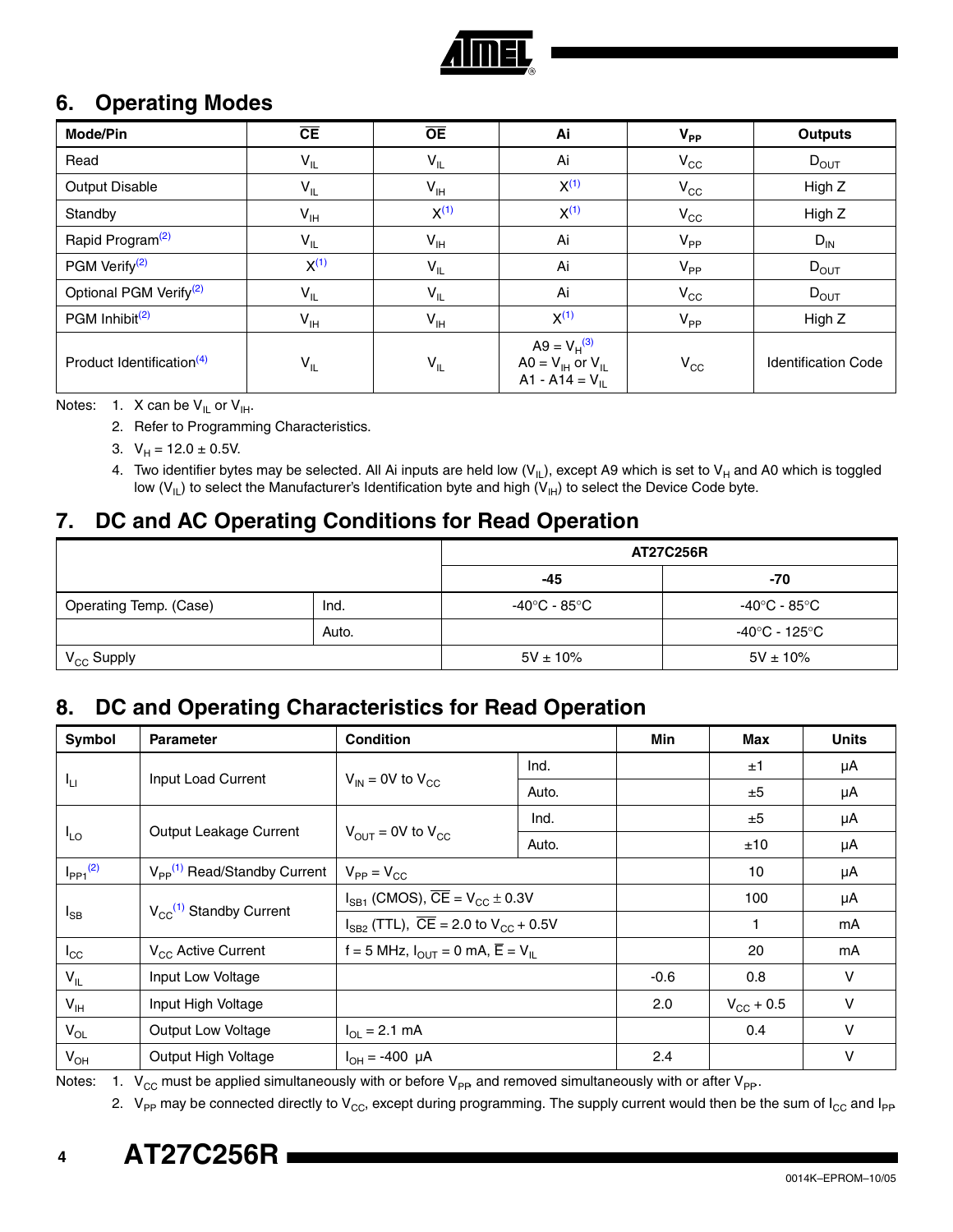#### $9.$ **9. AC Characteristics for Read Operation**

|                          |                                                                        |                                                 |     | <b>AT27C256R</b> |     |     |              |
|--------------------------|------------------------------------------------------------------------|-------------------------------------------------|-----|------------------|-----|-----|--------------|
|                          |                                                                        |                                                 |     | $-45$            |     | -70 |              |
| Symbol                   | <b>Parameter</b>                                                       | <b>Condition</b>                                | Min | <b>Max</b>       | Min | Max | <b>Units</b> |
| $t_{ACC}$ <sup>(1)</sup> | Address to Output Delay                                                | $\overline{CE} = \overline{OE} = V_{\text{II}}$ |     | 45               |     | 70  | ns           |
| $t_{CE}$ <sup>(1)</sup>  | CE to Output Delay                                                     | $\overline{OE} = V_{\parallel}$                 |     | 45               |     | 70  | ns           |
| $t_{OE}$ <sup>(1)</sup>  | OE to Output Delay                                                     | $\overline{CE} = V_{\parallel}$                 |     | 20               |     | 30  | ns           |
| $t_{DF}$ <sup>(1)</sup>  | OE or CE High to Output<br>Float, Whichever Occurred First             |                                                 |     | 20               |     | 25  | ns           |
| $t_{\text{OH}}$          | Output Hold from Address, CE or OE,<br><b>Whichever Occurred First</b> |                                                 | 7   |                  |     |     | ns           |

<span id="page-4-0"></span>Note: 1. See AC Waveforms for Read Operation.

# **10. AC Waveforms for Read Operation**[\(1\)](#page-4-1)



- <span id="page-4-1"></span>Notes:  $\:$  1.  $\:$  Timing measurement reference level is 1.5V for -45 devices. Input AC drive levels are V $_{\rm IL}$  = 0.0V and V $_{\rm IH}$  = 3.0V. Timing measurement reference levels for all other speed grades are V<sub>OL</sub> = 0.8V and V<sub>OH</sub> = 2.0V. Input AC drive levels are V<sub>IL</sub> = 0.45V and  $V_{\text{IH}} = 2.4V$ .
	- 2.  $\overline{OE}$  may be delayed up to t<sub>CE</sub> t<sub>OE</sub> after the falling edge of  $\overline{CE}$  without impact on t<sub>CE</sub>.
	- 3.  $\overline{OE}$  may be delayed up to  $t_{ACC} t_{OE}$  after the address is valid without impact on  $t_{ACC}$ .
	- 4. This parameter is only sampled and is not 100% tested.
	- 5. Output float is defined as the point when data is no longer driven.

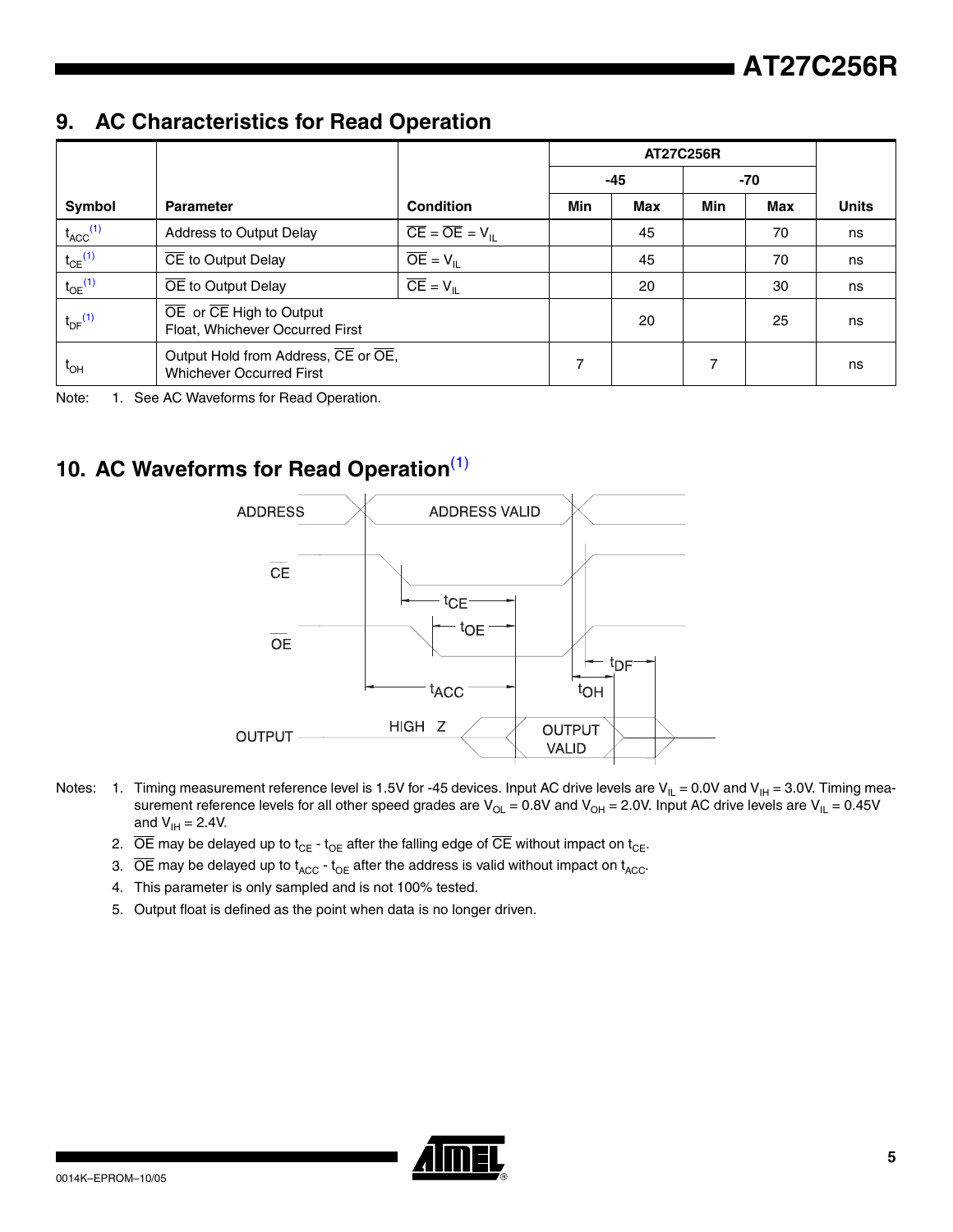

# **11. Input Test Waveforms and Measurement Levels**



#### **12. Output Test Load**



Note: 1.  $C_L = 100 \text{ pF}$  including jig capacitance, except for the -45 devices, where  $C_L = 30 \text{ pF}$ .

#### **13. Pin Capacitance**

 $f = 1$  MHz, T =  $25^{\circ}C^{(1)}$  $25^{\circ}C^{(1)}$  $25^{\circ}C^{(1)}$ 

| Symbol                    | Typ | <b>Max</b>                    | <b>Units</b> | <b>Conditions</b>     |
|---------------------------|-----|-------------------------------|--------------|-----------------------|
| $\sim$<br>$V_{\text{IN}}$ |     |                               | D٣           | $V_{IN} = 0V$         |
| ⌒<br>$v_{\text{OUT}}$     |     | $\overline{10}$<br>. <u>.</u> | p۲           | $V_{\text{OUT}} = 0V$ |

<span id="page-5-0"></span>Note: 1. Typical values for nominal supply voltage. This parameter is only sampled and is not 100% tested.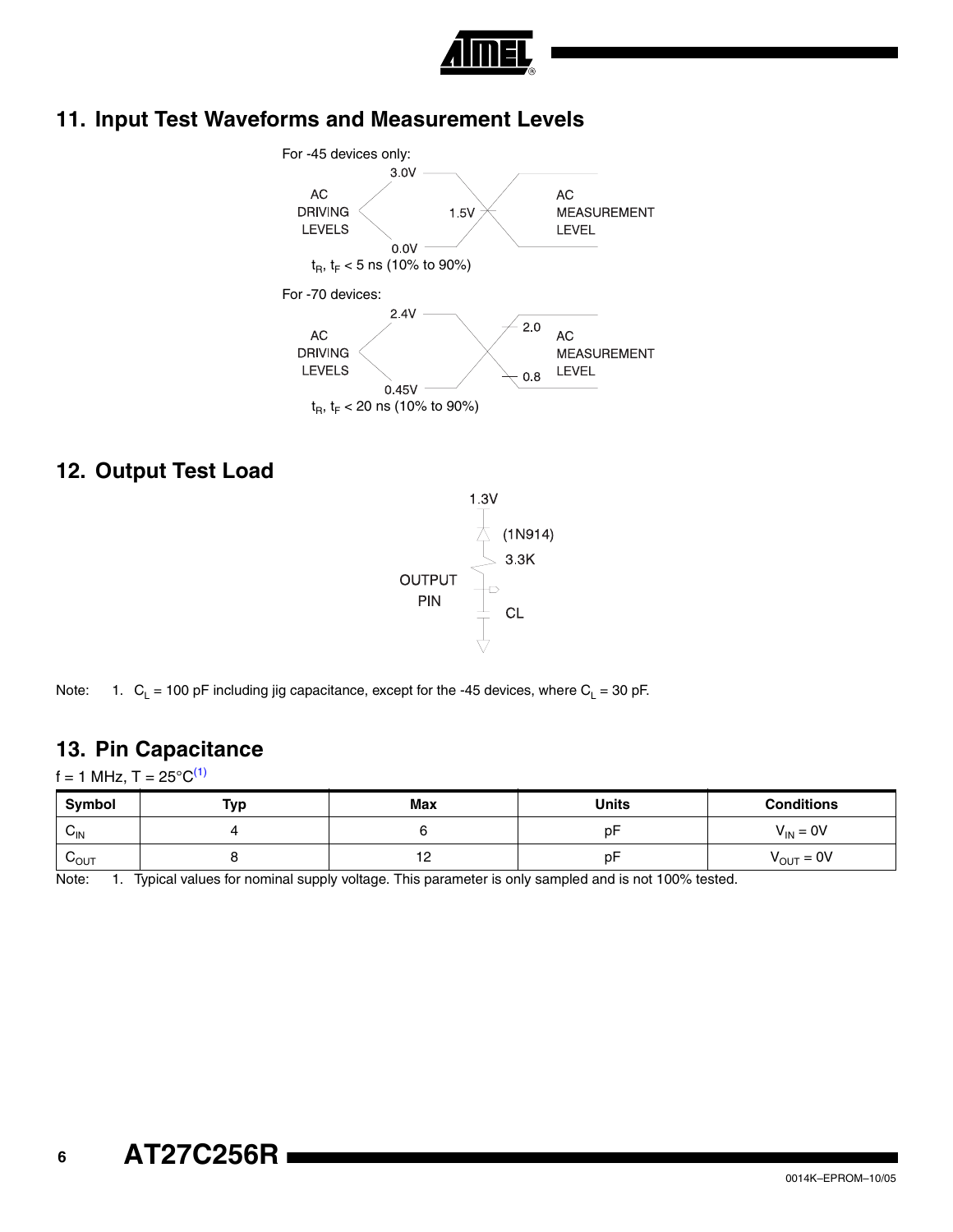# **14. Programming Waveforms**[\(1\)](#page-6-0)



- <span id="page-6-0"></span>Notes: 1. The Input Timing Reference is 0.8V for  $V_{IL}$  and 2.0V for  $V_{IH}$ .
	- 2.  $t_{OE}$  and  $t_{DFP}$  are characteristics of the device but must be accommodated by the programmer.
	- 3. When programming the AT27C256R a 0.1  $\mu$ F capacitor is required across V<sub>PP</sub> and ground to suppress spurious voltage transients.

## **15. DC Programming Characteristics**

 $T_A = 25 \pm 5^{\circ}$ C, V<sub>CC</sub> = 6.5  $\pm$  0.25V, V<sub>PP</sub> = 13.0  $\pm$  0.25V

|                 |                                                     |                                  | <b>Limits</b> |                     |              |
|-----------------|-----------------------------------------------------|----------------------------------|---------------|---------------------|--------------|
| Symbol          | <b>Parameter</b>                                    | <b>Test Conditions</b>           | Min           | Max                 | <b>Units</b> |
| Чu              | Input Load Current                                  | $V_{IN} = V_{IL}$ , $V_{IH}$     |               | ±10                 | μA           |
| $V_{IL}$        | Input Low Level                                     |                                  | $-0.6$        | 0.8                 | V            |
| $V_{\text{IH}}$ | Input High Level                                    |                                  | 2.0           | $V_{\text{cc}} + 1$ | ν            |
| $V_{OL}$        | <b>Output Low Volt</b>                              | $I_{\text{OI}} = 2.1 \text{ mA}$ |               | 0.4                 | $\vee$       |
| $V_{OH}$        | Output High Volt                                    | $I_{OH} = -400 \mu A$            | 2.4           |                     | v            |
| $I_{CC2}$       | V <sub>CC</sub> Supply Current (Program and Verify) |                                  |               | 25                  | mA           |
| $I_{PP2}$       | $V_{\text{PP}}$ Current                             | $\overline{CE} = V_{\parallel}$  |               | 25                  | mA           |
| $V_{ID}$        | A9 Product Identification Voltage                   |                                  | 11.5          | 12.5                | V            |

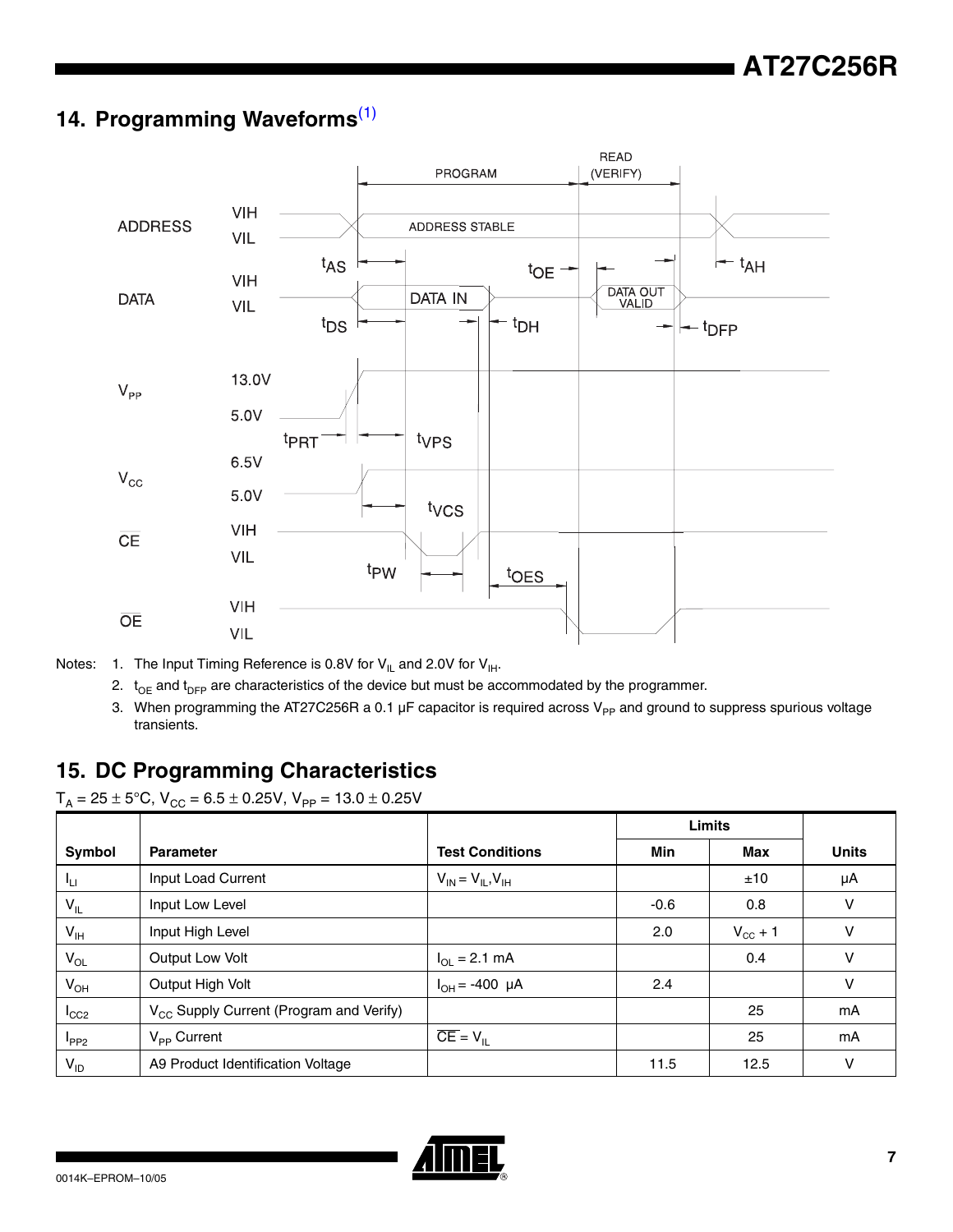

## **16. AC Programming Characteristics**

 $T_A = 25 \pm 5^{\circ}$ C, V<sub>CC</sub> = 6.5  $\pm$  0.25V, V<sub>PP</sub> = 13.0  $\pm$  0.25V

| Symbol           | <b>Parameter</b>                                          | Test Conditions <sup>(1)</sup> | Min            | Max | <b>Units</b> |
|------------------|-----------------------------------------------------------|--------------------------------|----------------|-----|--------------|
| $t_{AS}$         | Address Setup Time                                        |                                | 2              |     | μs           |
| $t_{\text{OES}}$ | <b>OE</b> Setup Time                                      | Input Rise and Fall Times      | $\overline{c}$ |     | μs           |
| $t_{DS}$         | Data Setup Time                                           | (10% to 90%) 20 ns             | 2              |     | μs           |
| $t_{AH}$         | Address Hold Time                                         | Input Pulse Levels             | 0              |     | μs           |
| $t_{\text{DH}}$  | Data Hold Time                                            | 0.45V to 2.4V                  | 2              |     | μs           |
| $t_{\text{DFP}}$ | $\overline{OE}$ High to Output Float Delay <sup>(2)</sup> |                                | 0              | 130 | ns           |
| $t_{VPS}$        | V <sub>PP</sub> Setup Time                                | Input Timing Reference Level   | 2              |     | μs           |
| $t_{VCS}$        | $V_{CC}$ Setup Time                                       | 0.8V to 2.0V                   | $\overline{c}$ |     | μs           |
| $t_{PW}$         | $\overline{CE}$ Program Pulse Width <sup>(3)</sup>        | Output Timing Reference Level  | 95             | 105 | μs           |
| $t_{OE}$         | Data Valid from OE <sup>(2)</sup>                         | 0.8V to 2.0V                   |                | 150 | ns           |
| $t_{\sf PRT}$    | V <sub>PP</sub> Pulse Rise Time During Programming<br>.   |                                | 50             |     | ns           |

<span id="page-7-1"></span><span id="page-7-0"></span>Notes: 1.  $V_{CC}$  must be applied simultaneously or before  $V_{PP}$  and removed simultaneously or after  $V_{PP}$ .

2. This parameter is only sampled and is not 100% tested. Output Float is defined as the point where data is no longer driven – see timing diagram.

3. Program Pulse width tolerance is 100  $\mu$ sec  $\pm$  5%.

## <span id="page-7-2"></span>**17. Atmel's AT27C256R Integrated Product Identification Code**

|              |    | <b>Pins</b> |    |        |    |                |    |    | Hex |             |
|--------------|----|-------------|----|--------|----|----------------|----|----|-----|-------------|
| <b>Codes</b> | A0 | Ο7          | O6 | Ο5     | O4 | O <sub>3</sub> | Ο2 | 01 | O0  | <b>Data</b> |
| Manufacturer |    |             | v  | ∽<br>u |    |                |    |    |     | ᄕ           |
| Device Type  |    |             | ື  | ີ      |    |                |    |    |     | 8C          |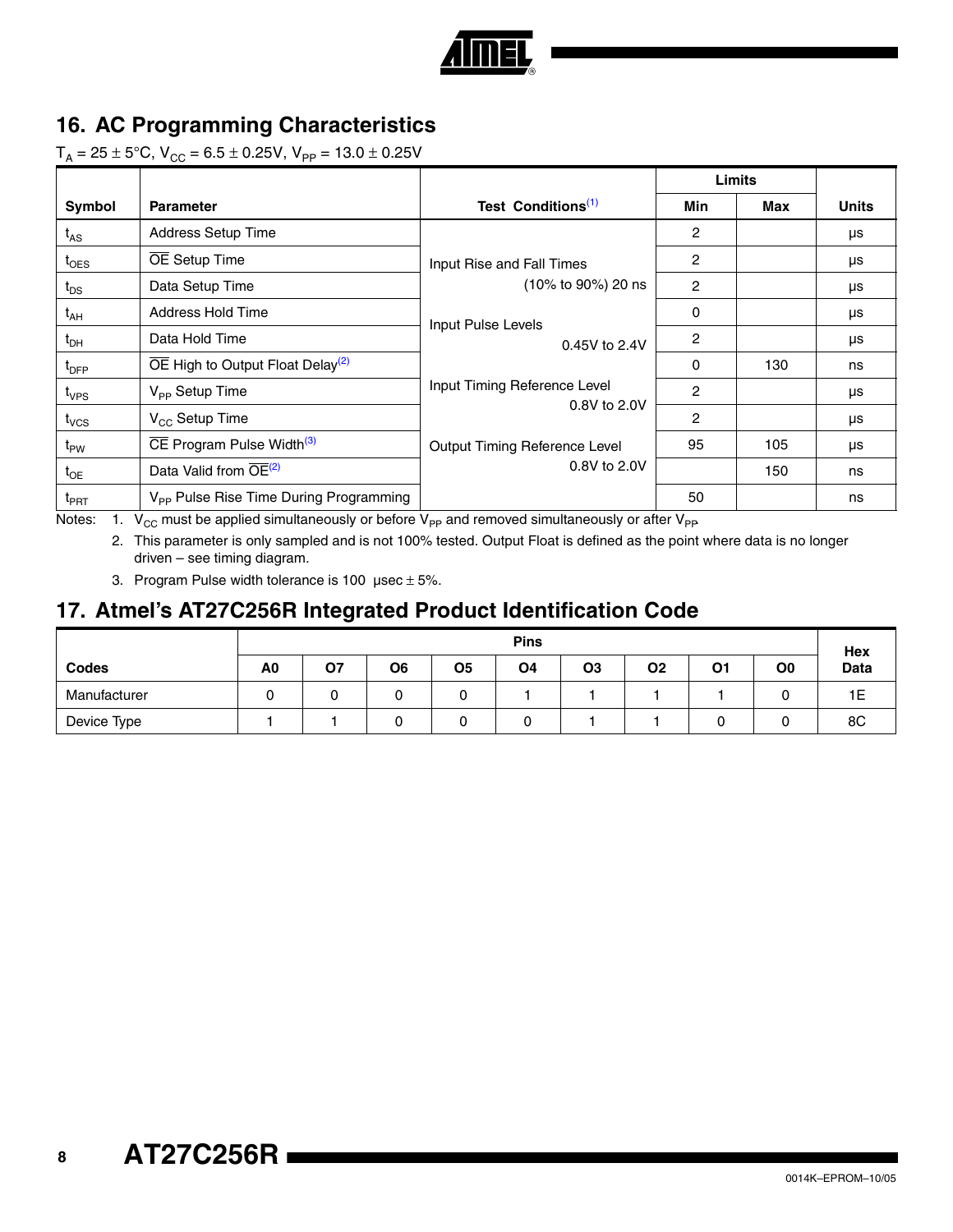## **18. RapidProgramming Algorithm**

A 100 µs  $\overline{CE}$  pulse width is used to program. The address is set to the first location. V<sub>CC</sub> is raised to 6.5V and  $V_{\text{PP}}$  is raised to 13.0V. Each address is first programmed with one 100 µs CE pulse without verification. Then a verification/reprogramming loop is executed for each address. In the event a byte fails to pass verification, up to 10 successive 100 µs pulses are applied with a verification after each pulse. If the byte fails to verify after 10 pulses have been applied, the part is considered failed. After the byte verifies properly, the next address is selected until all have been checked.  $V_{PP}$  is then lowered to 5.0V and  $V_{CC}$  to 5.0V. All bytes are read again and compared with the original data to determine if the device passes or fails.



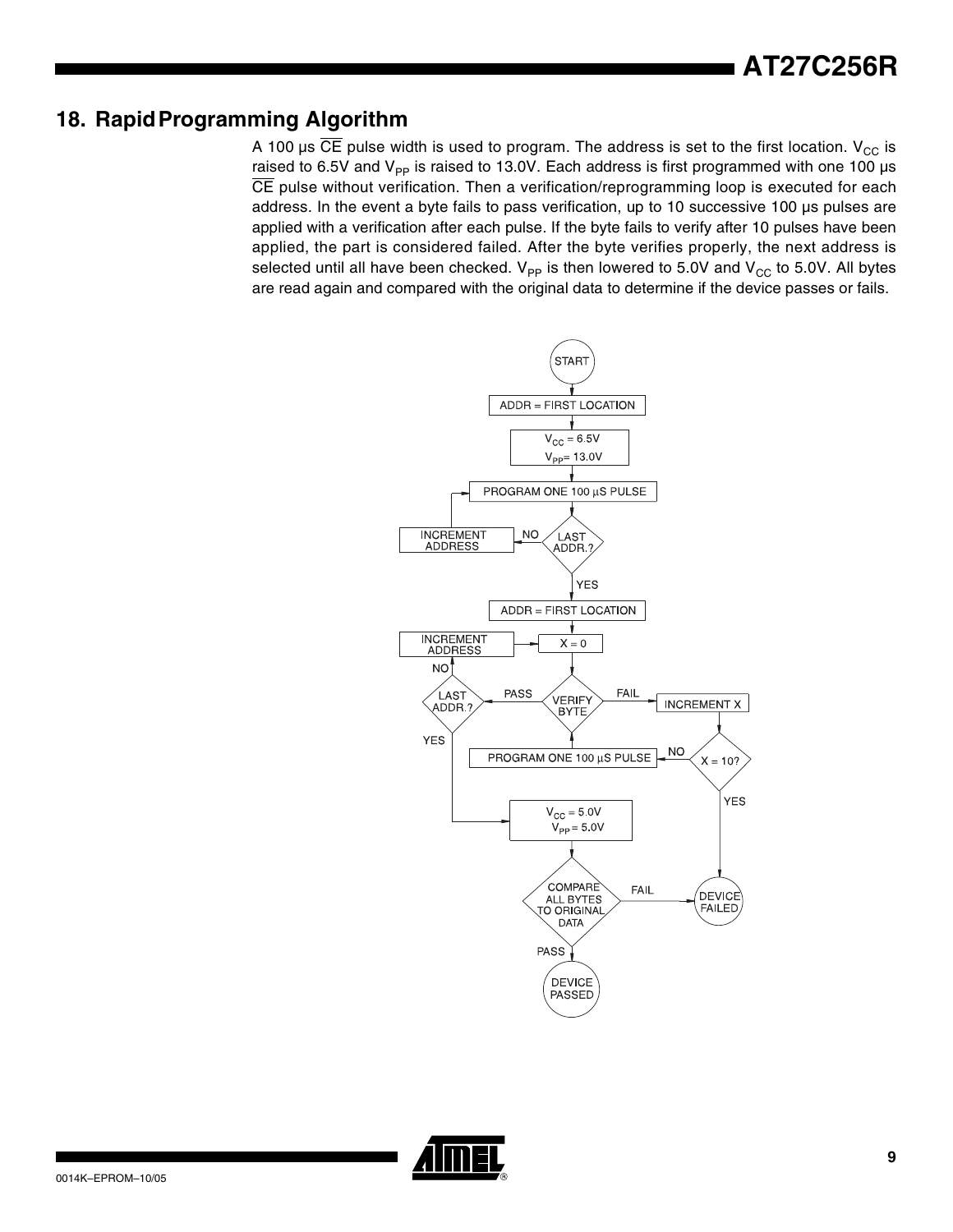

# **19. Ordering Information**

## **19.1 Standard Package**

| <sup>I</sup> ACC<br>(ns) | $I_{\rm cc}$ (mA) |                |                      |                  |                        |
|--------------------------|-------------------|----------------|----------------------|------------------|------------------------|
|                          | <b>Active</b>     | <b>Standby</b> | <b>Ordering Code</b> | Package          | <b>Operation Range</b> |
| 45                       | 20                | 0.1            | AT27C256R-45JI       | 32J              | Industrial             |
|                          |                   |                | AT27C256R-45PI       | 28P <sub>6</sub> | (-40°C to 85°C)        |
|                          |                   |                | AT27C256R-45RI       | 28R              |                        |
|                          |                   |                | AT27C256R-45TI       | 28T              |                        |
| 70                       | 20                | 0.1            | AT27C256R-70JI       | 32J              | Industrial             |
|                          |                   |                | AT27C256R-70PI       | 28P <sub>6</sub> | (-40°C to 85°C).       |
|                          |                   |                | AT27C256R-70RI       | 28R              |                        |
|                          |                   |                | AT27C256R-70TI       | 28T              |                        |
|                          | 20                | 0.1            | AT27C256R-70JA       | 32J              | Automotive             |
|                          |                   |                | AT27C256R-70PA       | 28P <sub>6</sub> | (-40°C to 125°C)       |
|                          |                   |                | AT27C256R-70RA       | 28R              |                        |

Note: Refer to PCN# SC042702.

## **19.2 Green Package (Pb/Halide-free)**

| $\mathbf{I}_{\text{ACC}}$ | $I_{\rm CC}$ (mA) |                |                      |         |                        |
|---------------------------|-------------------|----------------|----------------------|---------|------------------------|
| (ns)                      | <b>Active</b>     | <b>Standby</b> | <b>Ordering Code</b> | Package | <b>Operation Range</b> |
| 45                        | 20                | 0.1            | AT27C256R-45JU       | 32J     | Industrial             |
|                           |                   |                | AT27C256R-45PU       | 28P6    | (-40°C to 85°C).       |
|                           |                   |                | AT27C256R-45RU       | 28R     |                        |
|                           |                   |                | AT27C256R-45TU       | 28T     |                        |
| 70                        | 20                | 0.1            | AT27C256R-70JU       | 32J     | Industrial             |
|                           |                   |                | AT27C256R-70PU       | 28P6    | (-40°C to 85°C).       |
|                           |                   |                | AT27C256R-70RU       | 28R     |                        |
|                           |                   |                | AT27C256R-70TU       | 28T     |                        |

| Package Type     |                                                              |  |  |  |
|------------------|--------------------------------------------------------------|--|--|--|
| <b>32J</b>       | 32-lead, Plastic J-Leaded Chip Carrier (PLCC)                |  |  |  |
| 28P <sub>6</sub> | 28-lead, 0.600" Wide, Plastic Dual Inline Package (PDIP)     |  |  |  |
| 28R              | 28-lead, 0.330" Wide, Plastic Gull Wing Small Outline (SOIC) |  |  |  |
| 28T              | 28-lead, Thin Small Outline Package (TSOP)                   |  |  |  |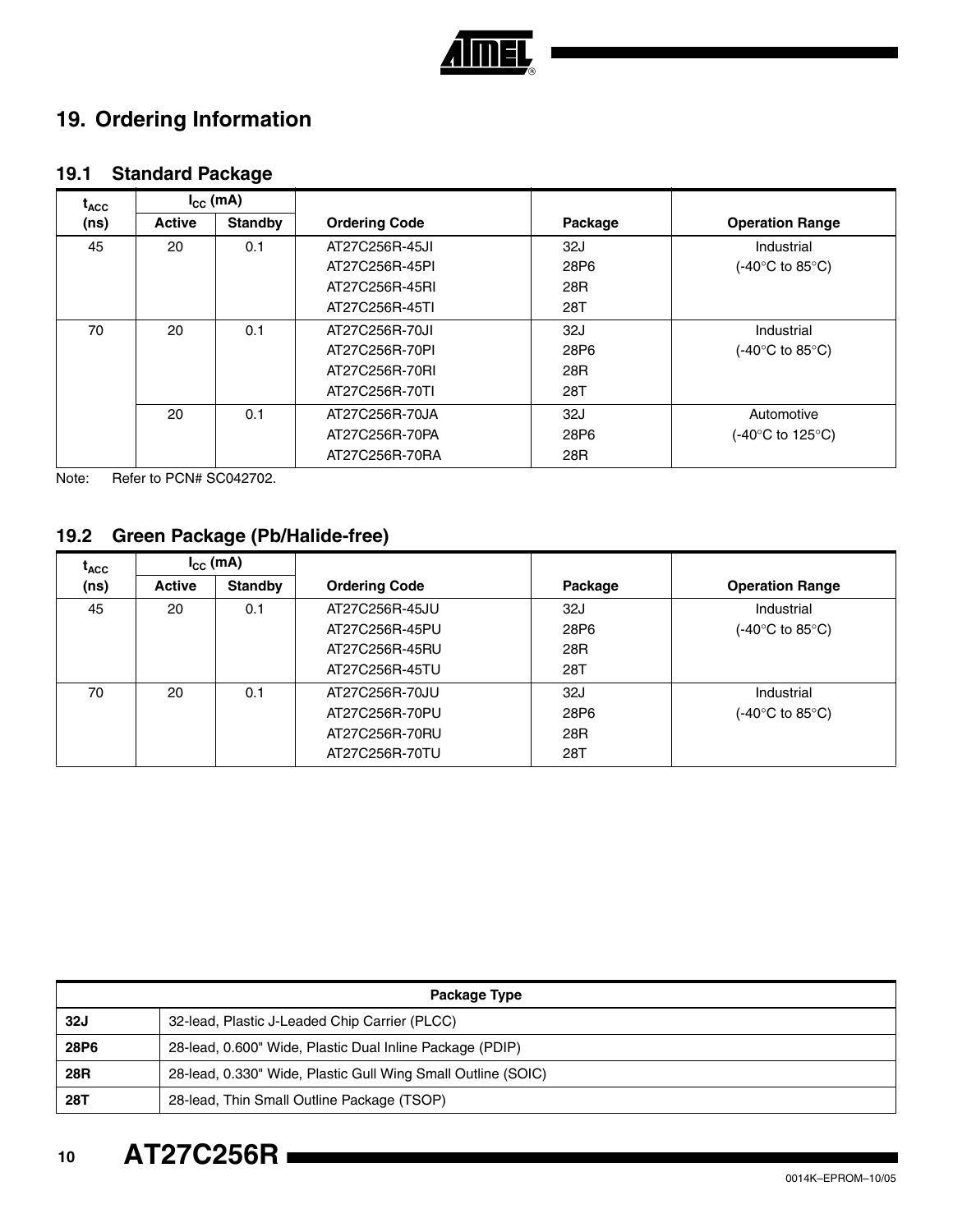## **20. Packaging Information**





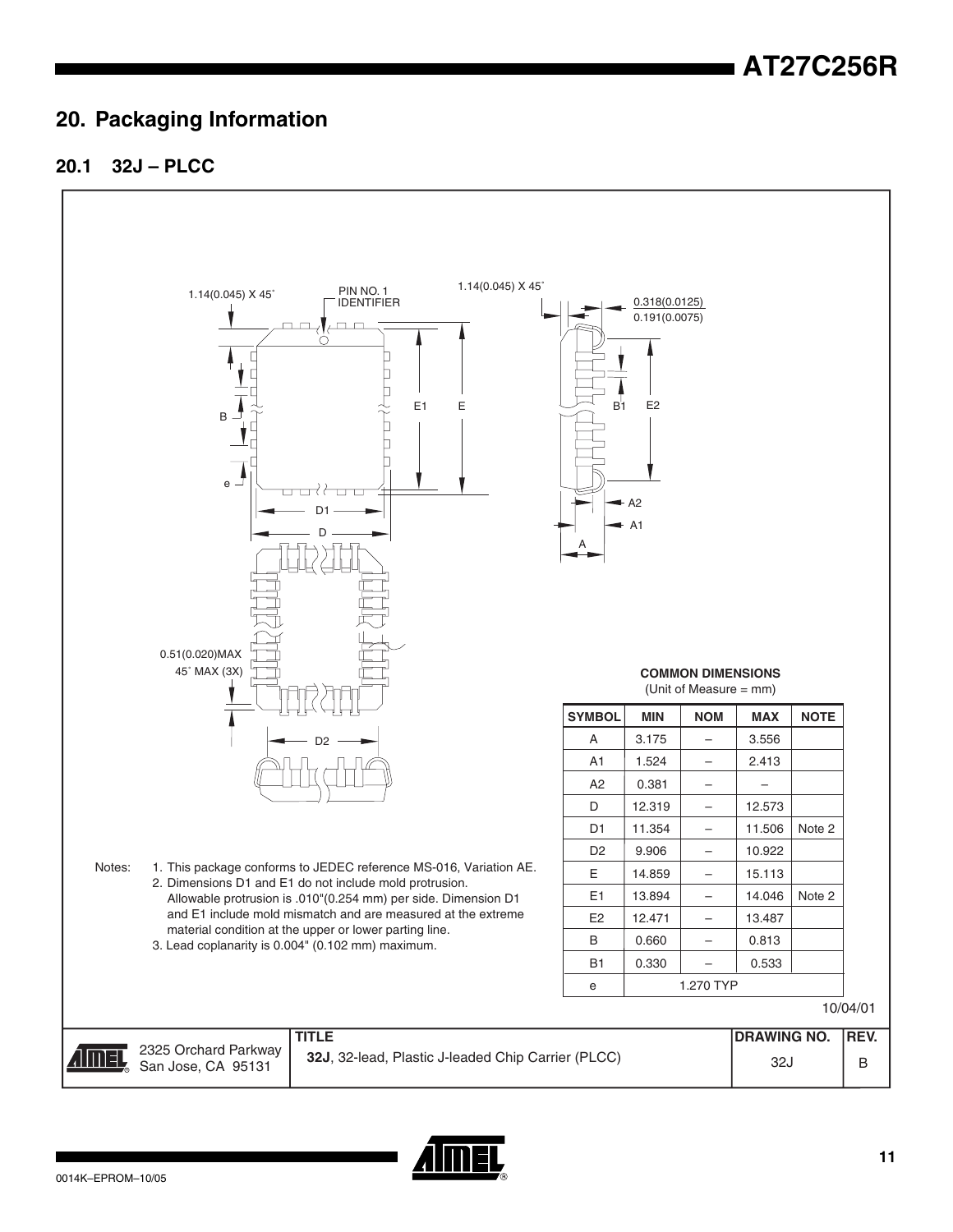

#### **20.2 28P6 – PDIP**

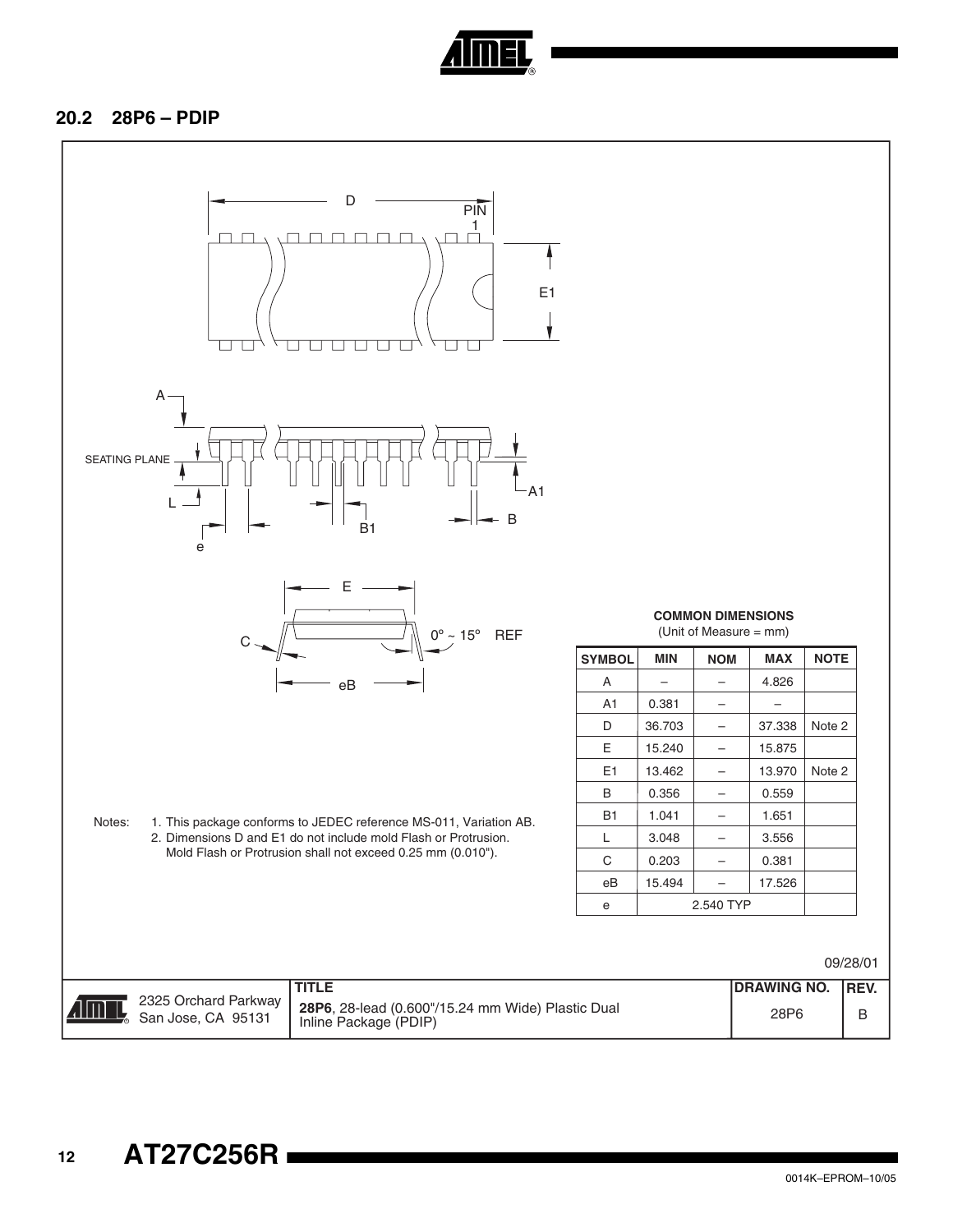# **AT27C256R**

#### **20.3 28R – SOIC**



**Aimel** 

 2325 Orchard Parkway San Jose, CA 95131

**TITLE DRAWING NO. 28R,** 28-lead, 0.330" Body Width, Plastic Gull Wing Small Outline (SOIC) 28<br>Plastic Gull Wing Small Outline (SOIC)



 $A$  2.39 - 2.79  $A1 \mid 0.050 \mid - \mid 0.356$ 

E | 11.70  $-$  | 12.50

 $\begin{array}{|c|c|c|c|c|c|c|c|} \hline \text{B} & \text{0.356} & - & 0.508 \hline \end{array}$  $C \begin{array}{|c|c|c|c|c|} \hline \multicolumn{1}{|c|}{0.203} & \multicolumn{1}{|c|}{-} & 0.305 \\\hline \end{array}$ L  $\begin{vmatrix} 0.94 \end{vmatrix}$  – 1.27

e 1.27 TYP

D | 18.00 | – | 18.50 | Note 1

**COMMON DIMENSIONS** (Unit of Measure = mm) **SYMBOL MIN NOM MAX NOTE**

 $E$  | 18.59 | - | 8.79 | Note 1

| ING NO. | REV. |
|---------|------|
| 8R      | C.   |

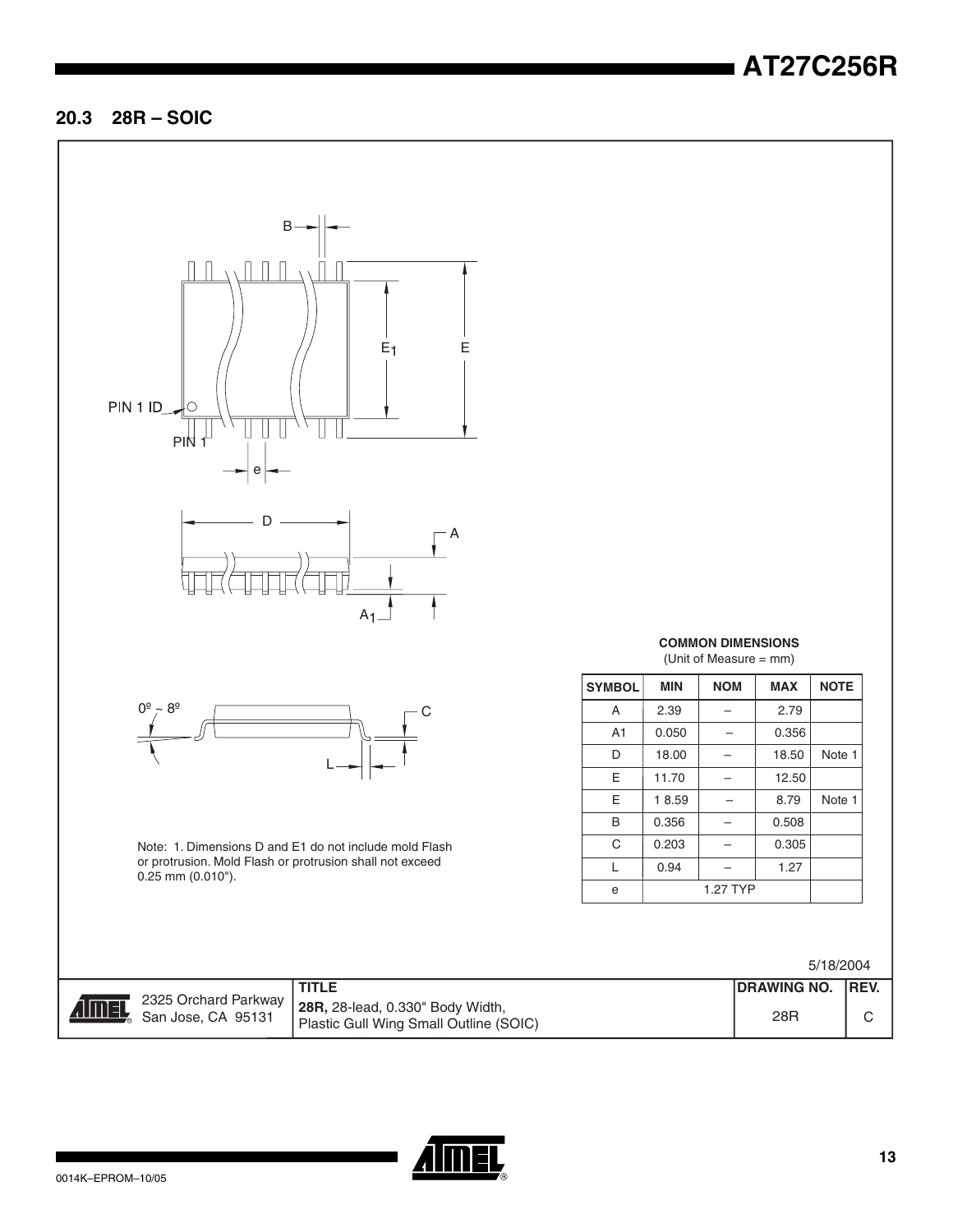

#### **20.4 28T – TSOP**